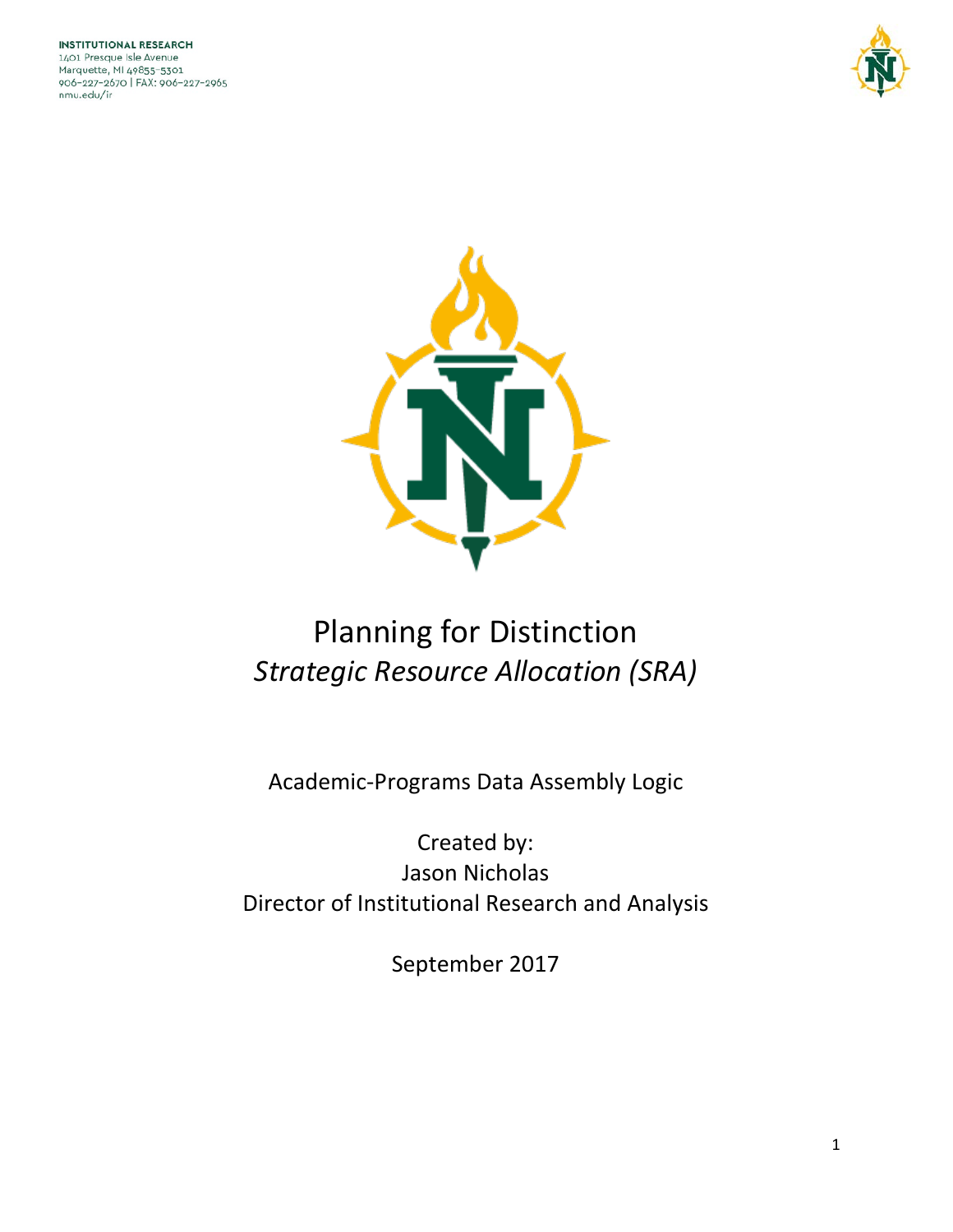

# Table of Contents

| Allocated Revenues, Allocated Expenses, Direct Department Revenues, and other Costs  8 |  |
|----------------------------------------------------------------------------------------|--|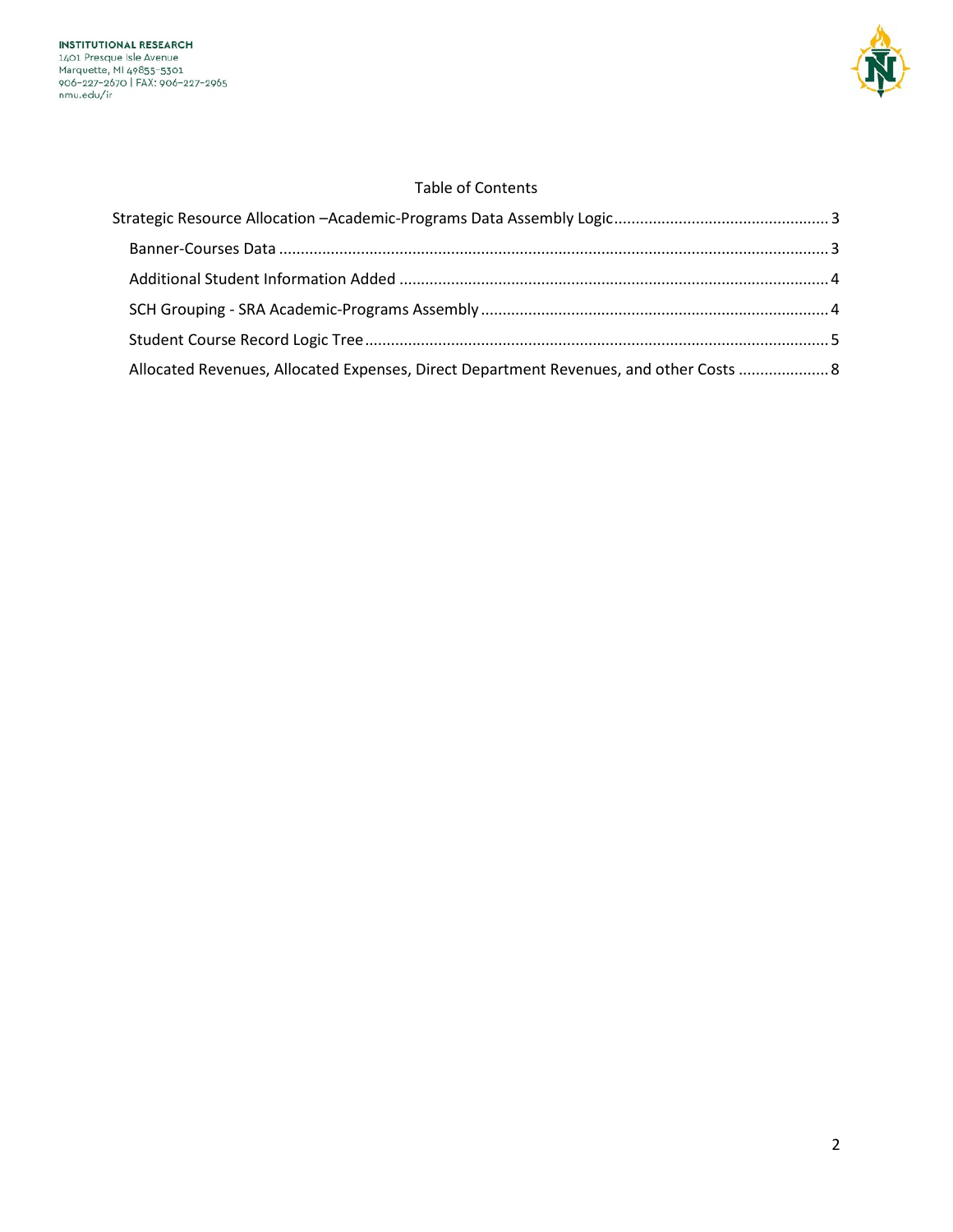<span id="page-2-0"></span>

# Strategic Resource Allocation –Academic-Programs Data Assembly Logic

## Disclosure: Please review the [SRA Data Video 1](https://drive.google.com/open?id=0B2aFmduN93F5d0VwZGhKMzJDamc) and [SRA Data Video 2](https://drive.google.com/open?id=0B-7A9RcjmZ-QR3JlUkdfSGNhT1k) before reading this document.

The following summary document serves as a general decode of the programming used to generate academic-programs data for the Strategic Resource Allocation (SRA) process. This document goes into additional levels of detail beyond the animations posted to the SRA website. It is intended for those who may be looking for a deeper explanation of the process used to create data for SRA. For additional details about how the data were created and assembled, please contact Jason Nicholas, Director of Institutional Research and Analysis (x2379).

SRA programs are reviewed at a level allowing for the potential allocation of resources. Colleges or departments are much too large for this consideration. Majors, minors, concentrations, and service programs, however, are at a level that can facilitate change. Many of the data types, like cost, faculty and staffing levels, scholarship, and credit hours, are currently at the department level. In order to generate data that support the review of SRA programs, a slightly different approach is needed.

Student credit hours (SCH) are generated as students complete classes. In order to figure out how to roll these SCHs up into SRA programs, a common element is needed. Academic departments serve as this connection. Both the course that a student completes, as well as the major and/or minor a student declares are owned at the department level. We can use this relationship to group student credit hours into buckets and establish the SCH productivity of each academic program.



#### <span id="page-2-1"></span>**Banner-Courses Data**

In order to begin to allocate department student credit hours into the appropriate SRA programs, we need to first look at a course roster. In Banner, each student on the roster has a major and a minor. Students who are undeclared are coded as "UNDE" and are listed under the department "Academic Advising". Some students also have concentrations. At a basic level, we take a look to see if the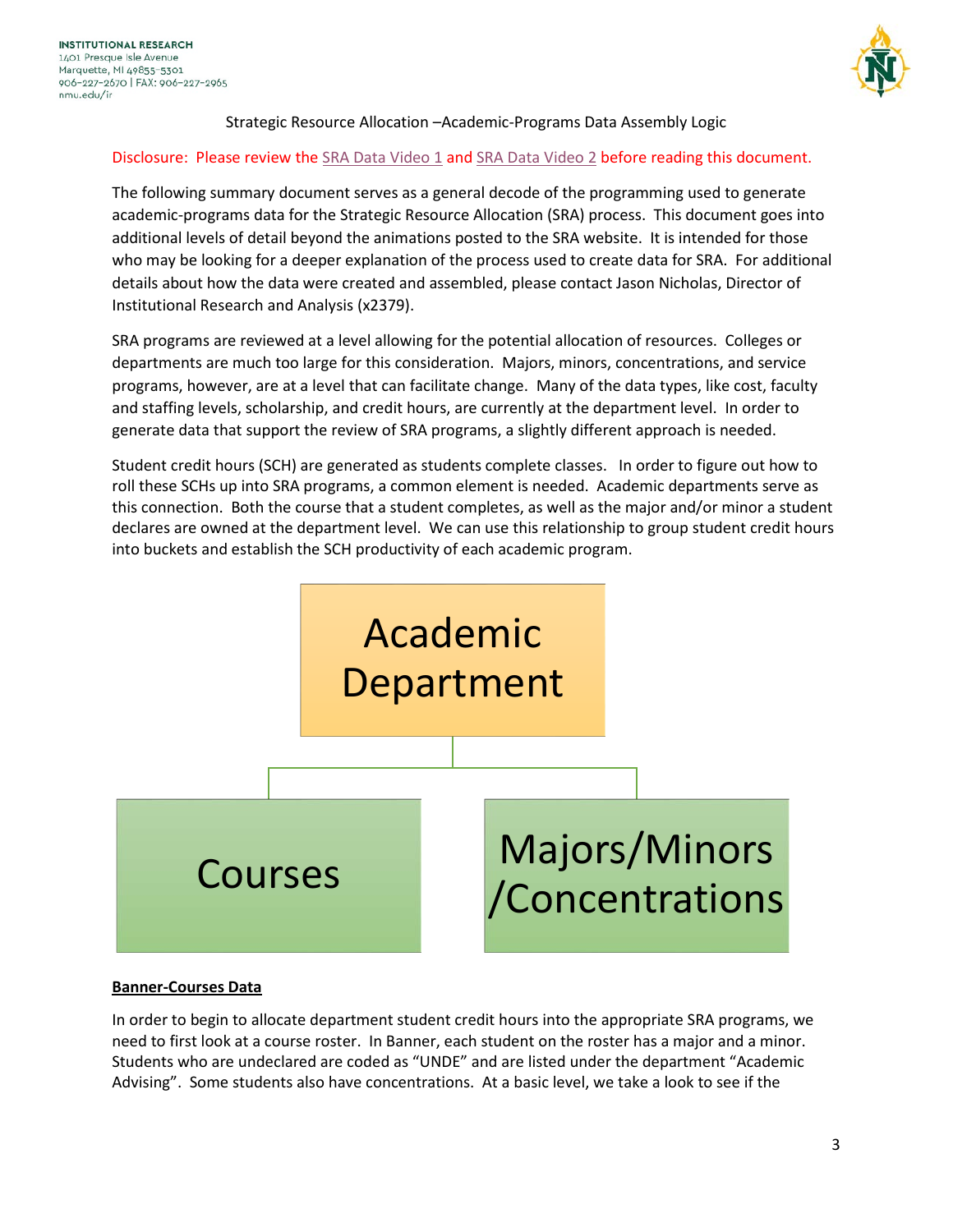

student's major is one offered by the same department teaching the course and if it is, we put the associated credit hours into a bucket.

More specifically, the initial dataset is built using Banner-Courses data. This dataset is a listing of all instances of students sitting for courses. The base level record of this set are instances of courses that students have taken. Students show up in this dataset multiple times if they have attended more than one course in that semester (very typical).

| ID  |           | REGTERM SUBJECT CODE COURSE NUMBER COURSE SEQ REGLEVL CRSCOLL |                 |    | STVCOLL DESC                      | <b>CRSDEPT</b> | STVDEPT DESC                   | <b>COURSE CREDIT HOURS</b> |
|-----|-----------|---------------------------------------------------------------|-----------------|----|-----------------------------------|----------------|--------------------------------|----------------------------|
| 456 | 201550 HP | 91                                                            | 4 VC            | ED | Coll Health Sci/Prof Studies PE   |                | Health & Human Performance     |                            |
| 456 | 201550 HP | 91                                                            | 3 VC            | ED | Coll Health Sci/Prof Studies PE   |                | Health & Human Performance     |                            |
| 864 | 201550 BI | 201                                                           | 1 PB            | AS | College of Arts & Sciences        | BI             | Biology                        |                            |
| 864 | 201550 BI | 202                                                           | $1$ PB          | AS | College of Arts & Sciences        | BI             | Biology                        |                            |
| 864 | 201550 BI | 202                                                           | 2 PB            | AS | College of Arts & Sciences        | BI             | Biology                        |                            |
| 864 | 201550 BI | 201                                                           | 2 PB            | AS | College of Arts & Sciences        | BI             | Biology                        |                            |
| 864 | 201550 HN | 210                                                           | 55 PB           | ED | Coll Health Sci/Prof Studies PE   |                | Health & Human Performance     |                            |
| 864 | 201550 PY | 100S                                                          | 55 PB           | AS | College of Arts & Sciences        | PY             | Psychology                     |                            |
| 287 | 201550 ED | 989                                                           | 92 GR           | ED | Coll Health Sci/Prof Studies ED   |                | Educatn/Leadership/Public Serv |                            |
| 954 | 201550 HP | 225A                                                          | $1$ PB          | ED | Coll Health Sci/Prof Studies PE   |                | Health & Human Performance     |                            |
| 224 | 201550 HP | 91                                                            | 1 <sub>PV</sub> | ED | Coll Health Sci/Prof Studies   PE |                | Health & Human Performance     |                            |
| 224 | 201550 HP | 91                                                            | 2 <sub>PV</sub> | ED | Coll Health Sci/Prof Studies PE   |                | Health & Human Performance     |                            |
| 604 | 201550 HP | 91                                                            | 3 PV            | ED | Coll Health Sci/Prof Studies   PE |                | Health & Human Performance     |                            |

*Example partial view of the Banner-Courses Dataset*

The dataset is reduced to only contain records from Summer 2015, Fall 2015, and Winter 2016.

Then, the courses used for students to register for graduation are eliminated. All other courses are retained.

Checks are then made to ensure that coding changes for specific majors and minors didn't happen between the 3 target semesters, and if there were changes, codes are rectified to ensure major/minor consistency across the 3 terms.

*For example: Students admitted prior to, or during the Fall 2015 semester in the Biology department were listed as a number of different Biology majors (ecology, zoology, fish & wildlife, etc.). A coding change was made in between Fall 2015 and Winter 2016 and concentrations were introduced. Students added after Fall 2015 were listed as Biology majors with a particular concentration. In order to ensure that counts roll up correctly, custom code was inserted to aggregate counts from Fall 2015 correctly matching the Winter 2016 major/concentrations format.*

#### <span id="page-3-0"></span>**Additional Student Information Added**

At this point, additional fields are needed in the Banner-Courses dataset. Individual student records are joined with the Banner-Courses dataset to pull in fields such as major 1 and 2, minor 1 and 2, and concentration. Colleges and departments associated with the student's major, minor, and concentration codes are also added.

A recode is also done if the student's major is a pre-program and is treated as undeclared.

# <span id="page-3-1"></span>**SCH Grouping - SRA Academic-Programs Assembly**

In order to begin to aggregate program data into the SRA programs, the programs themselves must first be created. A 10-step process was created to place SCH into programs. Certain programs decided to include concentrations when creating programs. Other departments with concentrations chose not to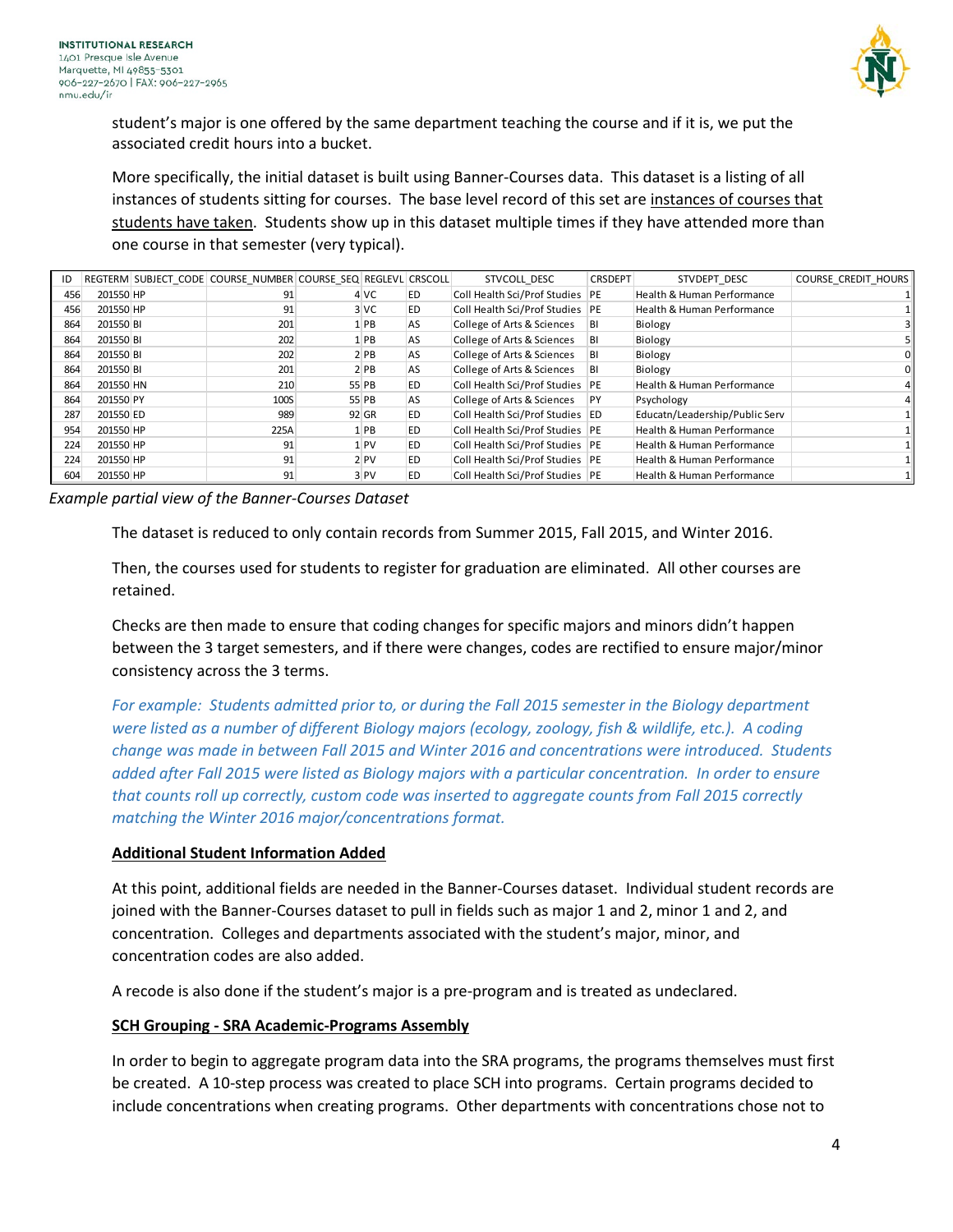

use them in the creation of the SRA programs. Concentration is used for many of the Associates programs as well when the student's major is GENU.

Each individual course record in the Banner-Courses dataset is run through the logic tree listed below. If the student's information matches one of the logic checks, their data are allocated into that SRA program. SRA programs are created naturally as individual student records are run through the logic.

## **Student Course Record Logic Tree**

# *A program is created when:*

Step 1 = For major 1, when the course department is equal to the concentration department (A&D and BIO only)

<span id="page-4-0"></span>Degree\_dept\_concentration

Step 2 = For GENU majors with a concentration where concentration matches the course department (Associate degree students)

Degree Dept GenU Concentration

Step 3 = For major 1, (not BIO or A&D) and in majors who have concentrations but we aren't utilizing them for SRA, and when the course department is equal to the student's major1 department

Degree\_Dept\_Major

Step 4 = For major 1 (no associated concentrations available), when major1 matches the course dept.

Degree\_Dept\_Major

Step 5 = For major 2, where the course department is equal to the concentration department (A&D and BIO only)

Degree\_dept\_concentration

Step 6 = For major 2, (not BIO or A&D) and in majors who have concentrations but we aren't utilizing them for SRA, and when the course department is equal to the student's major 2 department

Degree\_Dept\_Major

Step 7 = For major 2 (no associated concentrations available), when major 2 matches the course dept.

Degree\_Dept\_Major

Step 8 = For minor 1, when minor 1 matches the course dept.

Degree\_Dept\_Minor

Step 9 = For minor 2, when minor 2 matches the course dept.

Degree\_Dept\_Minor

Step 10 = all remaining SCH as service for each department

Dept\_Service Course Program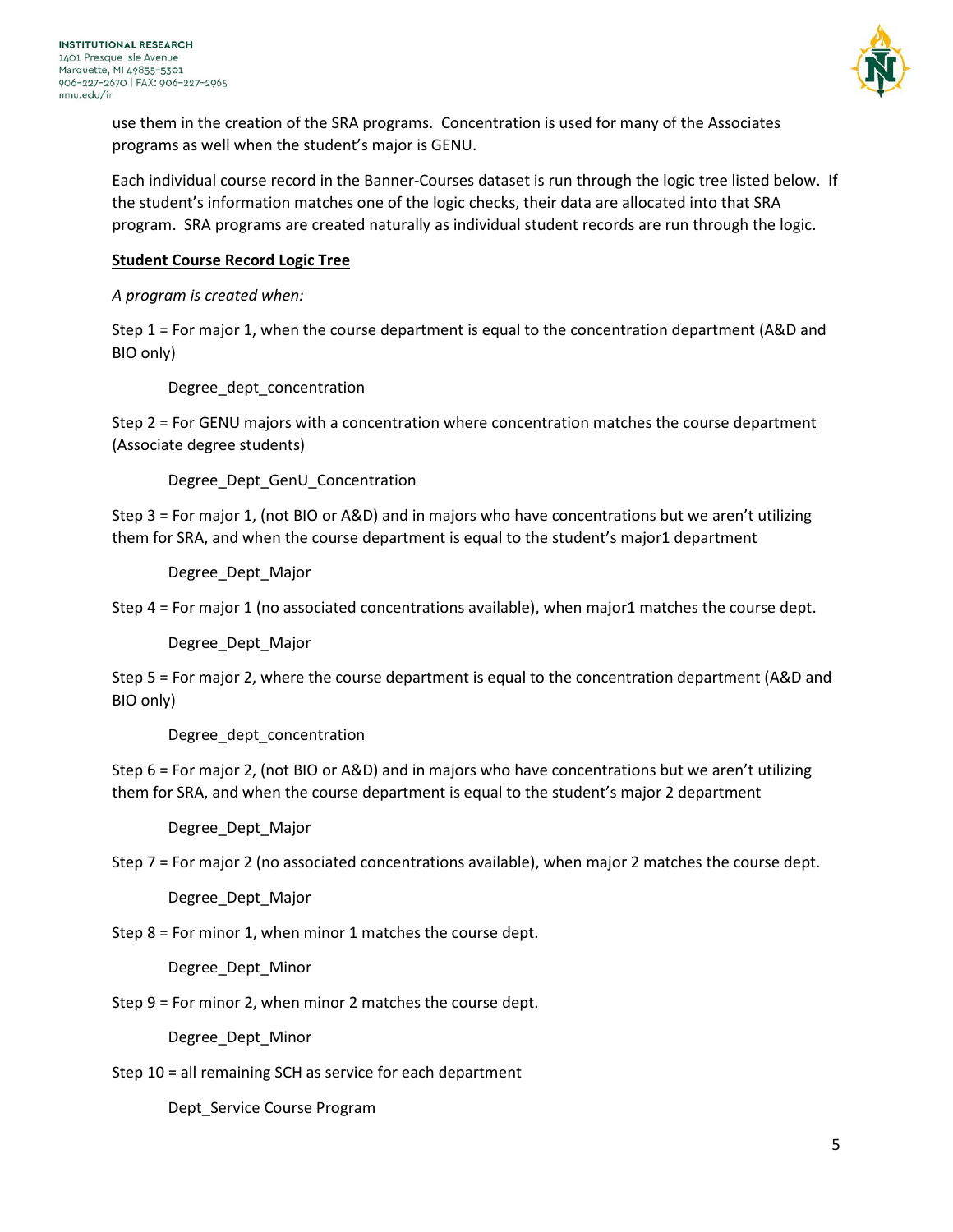

The following chart is a visual example of the 10-step logic tree showing the combinations of student variables used to create the SRA programs. This chart does not display every potential SRA program type, but serves as a general representation of many of the programs.

*A program such as "Bachelors\_Biology\_Biology\_Major" appears redundant, but because the department and the major have the same name, they appear in sequence.*

For a course taught by the Biology Department, the following SRA programs are created (example only):

| <b>Student</b> | Course        | <b>Crs</b>     | Cr. | <b>Degree</b>    | Maj_1       | $Maj_2$     | Min 1       | Min 2       | Concent. | <b>SRA Program</b>                            | <b>Notes</b>                    |
|----------------|---------------|----------------|-----|------------------|-------------|-------------|-------------|-------------|----------|-----------------------------------------------|---------------------------------|
|                |               | Dept.          |     |                  |             |             |             |             |          |                                               |                                 |
|                | <b>BIO101</b> | <b>BI</b>      |     | <b>Bachelors</b> | <b>BIOL</b> |             |             |             | Ecology  | Bachelors Biology Ecology Concentration       | Only used in Departments        |
|                |               |                |     |                  |             |             |             |             |          |                                               | allocating by concentrations    |
|                | <b>BIO101</b> | <b>BI</b>      |     | Associates       | <b>GENU</b> |             |             |             | Ecology  | Associates Biology GenU Ecology Concentration | Only used in Associates Degrees |
|                |               |                |     |                  |             |             |             |             |          |                                               | where GenU is their major       |
| 3              | <b>BIO101</b> | B <sub>1</sub> |     | <b>Bachelors</b> | <b>BIOL</b> |             |             |             |          | Bachelors Biology Biology Major               | Only used by departments not    |
|                |               |                |     |                  |             |             |             |             |          |                                               | utilizing concentrations        |
|                | <b>BIO101</b> | <b>BI</b>      |     | <b>Bachelors</b> | <b>BIOL</b> |             |             |             |          | Bachelors_Biology_Biology_Major               | Major 1                         |
| 5              | <b>BIO101</b> | <b>BI</b>      |     | <b>Bachelors</b> | <b>CHEM</b> | <b>BIOL</b> |             |             | Ecology  | Bachelors Biology Ecology Concentration       | Only used in Departments        |
|                |               |                |     |                  |             |             |             |             |          |                                               | allocating by concentrations    |
| 6              | <b>BIO101</b> | <b>BI</b>      |     | <b>Bachelors</b> | <b>CHEM</b> | <b>BIOL</b> |             |             |          | Bachelors_Biology_Biology_Major               | Only used by departments not    |
|                |               |                |     |                  |             |             |             |             |          |                                               | utilizing concentrations        |
|                | <b>BIO101</b> | <b>BI</b>      |     | <b>Bachelors</b> | <b>CHEM</b> | <b>BIOL</b> |             |             |          | Bachelors_Biology_Biology_Major               | Major 2                         |
| 8              | BIO101        | <b>BI</b>      |     | <b>Bachelors</b> | <b>CHEM</b> |             | <b>BIOL</b> |             |          | Bachelors_Biology_Biology_Minor               | Minor 1                         |
| 9              | <b>BIO101</b> | <b>BI</b>      |     | <b>Bachelors</b> | <b>CHEM</b> |             |             | <b>BIOL</b> |          | Bachelors_Biology_Biology_Minor               | Minor 2                         |
| 10             | <b>BIO101</b> | BI             | 4   | <b>Bachelors</b> | <b>CHEM</b> | <b>PHYS</b> | ENG         | <b>MATH</b> |          | Biology Service Course Program                | No match to the department      |
|                |               |                |     |                  |             |             |             |             |          |                                               | major/minor/concentrations      |
|                |               |                |     |                  |             |             |             |             |          |                                               |                                 |

| <b>SRA Program SCH roll-up</b>                |    |  |  |  |  |
|-----------------------------------------------|----|--|--|--|--|
| Bachelors Biology Ecology Concentration       | 8  |  |  |  |  |
| Associates Biology GenU Ecology Concentration | 4  |  |  |  |  |
| Bachelors_Biology_Biology_Major               | 16 |  |  |  |  |
| Bachelors Biology Biology Minor               | 8  |  |  |  |  |
| Biology Service Course Program                | 4  |  |  |  |  |
| <b>Total Course Credits</b>                   | 40 |  |  |  |  |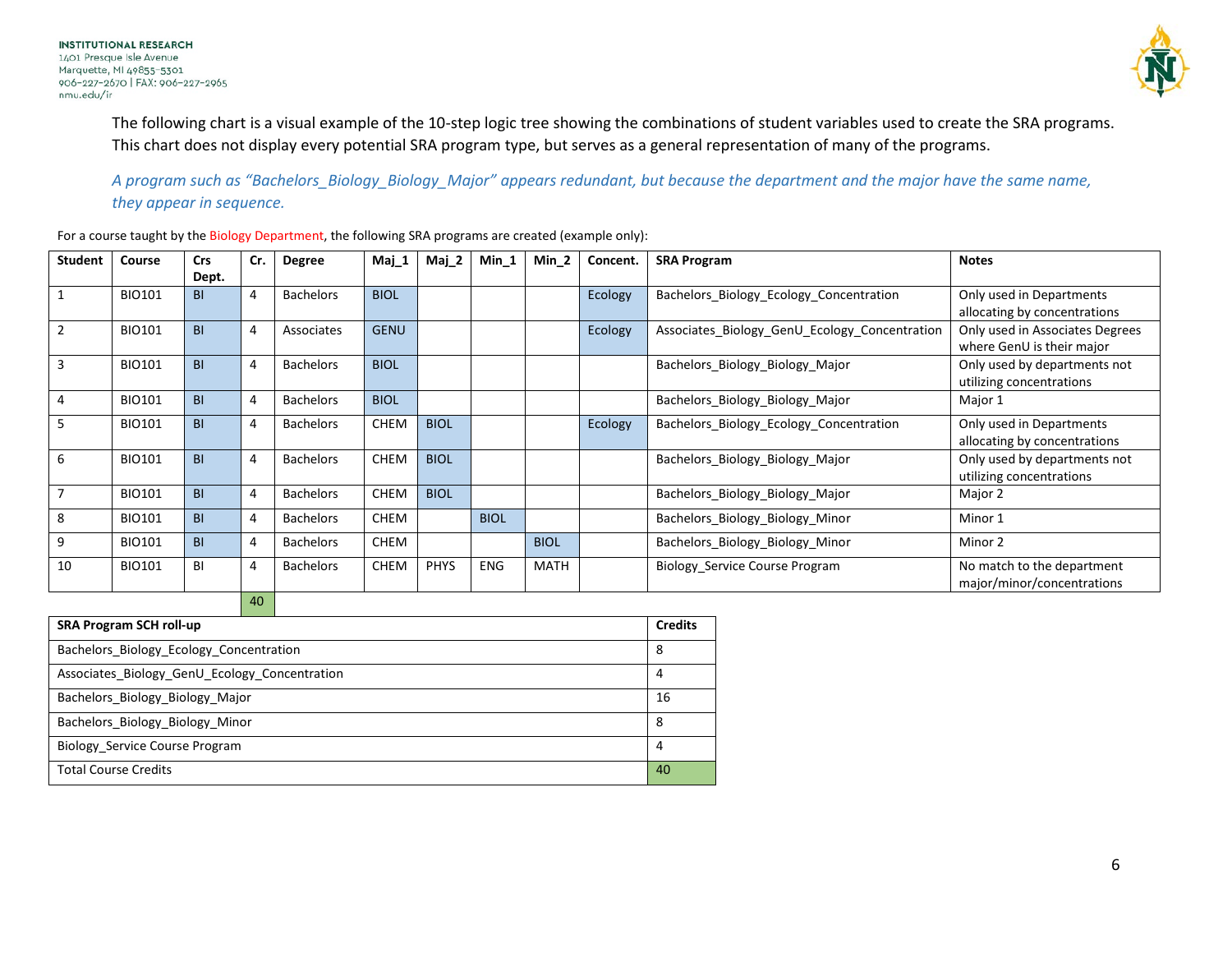

Students who are undeclared (UNDE for example) and associated with the Academic Advisement department fall into the service program for the department teaching the student's course. Because Academic Advisement doesn't own any courses, all undeclared students fall through to the service programs.

Students who changed majors between Fall 2015 and Winter 2016 would have their credit hours assigned based on their coding within those terms. Whether a student changes majors or not has no bearing on the assignment of their credits. This happens on a term-by-term basis.

*For example, a Biology student in Fall 2015 taking a Biology course would have their credits assigned within Biology major program. That student then changed majors to Chemistry the following semester and took a Chemistry course. That student's credit hours would be correctly assigned within a Chemistry major program the following semester.* 

At this point, all individual student course records in the available rosters have been assigned an appropriate program according to the course department and their declared major, minor, or concentration (when applicable). A new table is created where SCH are summed by the newly created SRA Academic-Programs creating SRA program SCH totals. The new base record is now the SRA program, not students in courses any longer. However, we can refer back to the Banner-Courses Dataset to perform counts, which supply or aid in the creation of the fields listed below.

Now we can start to add additional fields to the data table.

| Dept. Allocation %:    | Program percent of total department SCH                                                                        |
|------------------------|----------------------------------------------------------------------------------------------------------------|
| <b>Total Seats:</b>    | Count of instances of students sitting for courses which contributed SCH<br>to an SRA program                  |
| Degree:                | SRA program degree type (assoc., bach., masters, etc.)                                                         |
| Ave ACT Comp:          | Average ACT Comp scores of students sitting for courses which<br>contributed SCH to an SRA program             |
| Ave SAT Total:         | Average SAT total scores of students sitting for courses which<br>contributed SCH to an SRA program            |
| Ave HS GPA:            | Average high school GPAs of students sitting for courses which<br>contributed SCH to an SRA program            |
| Ave Transfer GPA:      | Average transfer GPA of students sitting for courses which contributed<br>SCH to an SRA program                |
| Enrollment:            | Headcount by SRA program broken out by individual semester as well as<br>totaled across the 3 target semesters |
| Degrees Awarded:       | Number of degrees awarded by SRA program                                                                       |
|                        | Ave Degree Hrs at Grad The average number of credit hours at time of graduation                                |
| <b>Exported Hours:</b> | Number of credit hours attended by department majors in other<br>departments                                   |